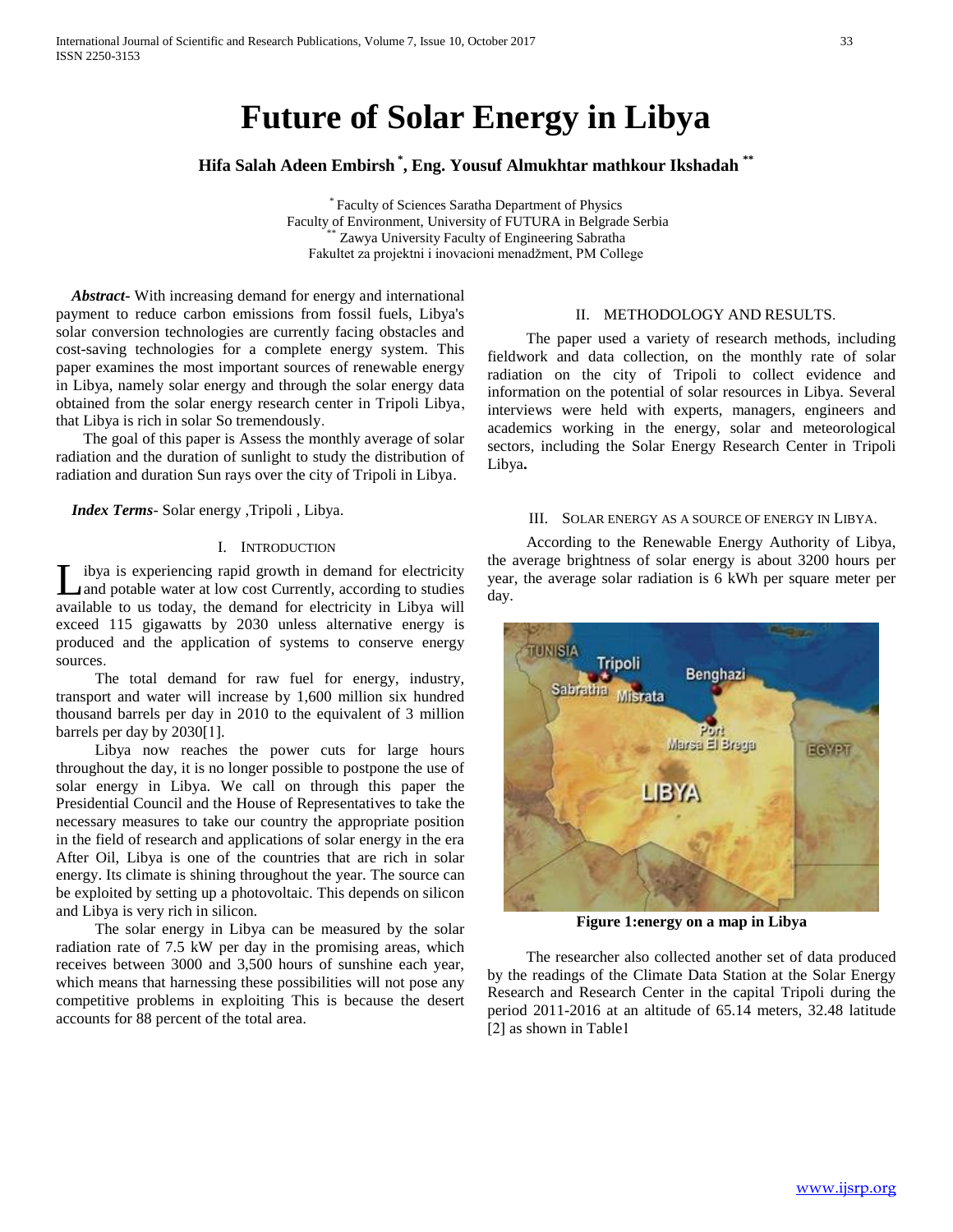|                | Monthly average of solar energy in the city of Tripoli (km / h) 2011-2016 |       |       |       |       |       |       |       |       |       |       |       |            |       |
|----------------|---------------------------------------------------------------------------|-------|-------|-------|-------|-------|-------|-------|-------|-------|-------|-------|------------|-------|
| Ye<br>ars      | Jan                                                                       | Feb   | Mar   | Apr   | May   | Jun   | July  | Aug   | Sep   | Oct   | Nov   | Dec   | <b>SUM</b> | AVG   |
| 201            | 58988                                                                     | 58433 | 91023 | 11183 | 12890 | 13282 | 14303 | 12120 | 10452 | 74249 | 52625 | 47478 | 112512     | 93760 |
| 1              | 8.1                                                                       | 5     | 7.2   | 58.5  | 29.8  | 43.7  | 79.6  | 52.8  | 30.2  | 2.1   | 8.4   | 8.9   | 94         | 7.8   |
| 201            | 55514                                                                     | 68161 | 90976 | 11737 | 13700 | 14827 | 14761 | 13781 | 10970 | 83099 | 61533 | 56999 | 196198     | 16349 |
| $\overline{2}$ | 5.9                                                                       | 6.3   | 6.3   | 80.6  | 98.8  | 26.6  | 73.3  | 89.6  | 72.3  | 91    | 2.4   | 2.9   | 86         | 90.5  |
| 201            | 55514                                                                     | 73952 | 90976 | 11927 | 12168 | 14289 | 61605 | 17818 | 10707 | 75338 | 58613 | 56999 | 209096     | 17424 |
| 3              | 5.9                                                                       | 6.8   | 6.3   | 90.5  | 84.6  | 43.1  | 6.5   | 9.6   | 2.3   | 91.3  | 71.7  | 2.9   | 32         | 69.3  |
| 201            | 57166                                                                     | 68165 | 94084 | 59189 | 12835 | 11064 | 14289 | 11856 | 10889 | 87610 | 60785 | 37261 | 822877     | 68573 |
| 4              | 8.3                                                                       | 7.2   | 9.9   | 1.3   | 943   | 930.4 | 347.8 | 585.2 | 144.7 | 19.6  | 06.1  | 89.7  | 33         | 11.1  |
| 201            | 55215                                                                     | 58677 | 93317 | 12348 | 13985 | 13767 | 15195 | 12738 | 10320 | 77236 | 58613 | 50610 | 117722     | 98101 |
| 5              | 88.1                                                                      | 61.6  | 14.3  | 712.9 | 268   | 342.3 | 159.9 | 108.5 | 577.4 | 59.4  | 71.7  | 84.8  | 348.9      | 95.7  |
| 201            | 18999                                                                     | 69718 | 10284 | 12093 | 13138 | 13204 | 14852 | 13143 | 99921 | 99921 | 59578 | 50925 | 133723     | 11143 |
| 6              | 90.3                                                                      | 3     | 39.3  | 52.6  | 76.6  | 43.5  | 79.4  | 51.9  | 8.1   | 8.1   | 5.3   | 0.6   | 88.7       | 65.7  |

**Table2: Monthly average of solar energy in the city of Tripoli (km / h)2011-2016**

## IV. FUTURE PROJECTS FOR RENEWABLE ENERGY IN LIBYA

 Libya is experiencing rapid growth in demand for electricity According to the studies available to us today, the demand for electricity in Libya will exceed 115 gigawatts by 2030 unless alternative energy is produced and the application of systems to conserve energy sources Libya needs renewable energies to be effective, practical, serious, economically and sustainably in order to produce energy, which in turn will allow the preservation of Libya's oil and gas resources for future generations. In order for Libya to provide sufficient energy demand from renewable sources, gradually to Libya so that 50% of the production of electricity depends on sources other than crude oil (oil) by 2040. One of the most important projects that make Libya one of the most important countries in renewable energy is a project.

## **4-1 Desert Tech Project**

 A project that makes Libya one of the largest exporters of solar energy produced from solar energy to Europe. More than one hundred electric generators, each equipped with thousands of huge mirrors, convert solar energy into electricity for transmission by submarine cables to Europe and then distributed

to all parts of the European continent. Billion watts of power can be generated in this way, enough to provide six times the electricity needs of Europe, contributing significantly to significant reductions in carbon emissions. At the same time, the plants could be used as desalination plants in desert countries that desperately need fresh water. And makes Libya one of the largest energy exporters to Europe. Oil may run out but solar energy is inexhaustible. Thus, will be the real alternative, which will be one of the pillars of the growth and stability of Libya.

 (Desertec) or desert technology is one of the best projects ... it aims to supply Europe with a card extracted from the sun in North Africa and the Middle East. The project is expected to produce about 60 Terra kilowatts per year between 2020 and 2025, and the quantity will rise to 700 Terra kilowatts in 2050 at a price of  $\epsilon$  0.05 per kilowatt.

 That one square kilometer of the desert is capable of producing 250 GW (1,000 million watts) per year, which means preventing the emission of 150,000 tons of carbon dioxide, which would have been exported if the same energy had been extracted by burning oil fuel. North Africa and the Middle East were selected geographically from Europe.

 Extracting electricity from solar energy is not a futuristic technique in itself; it is part of the existing reality. It is now being